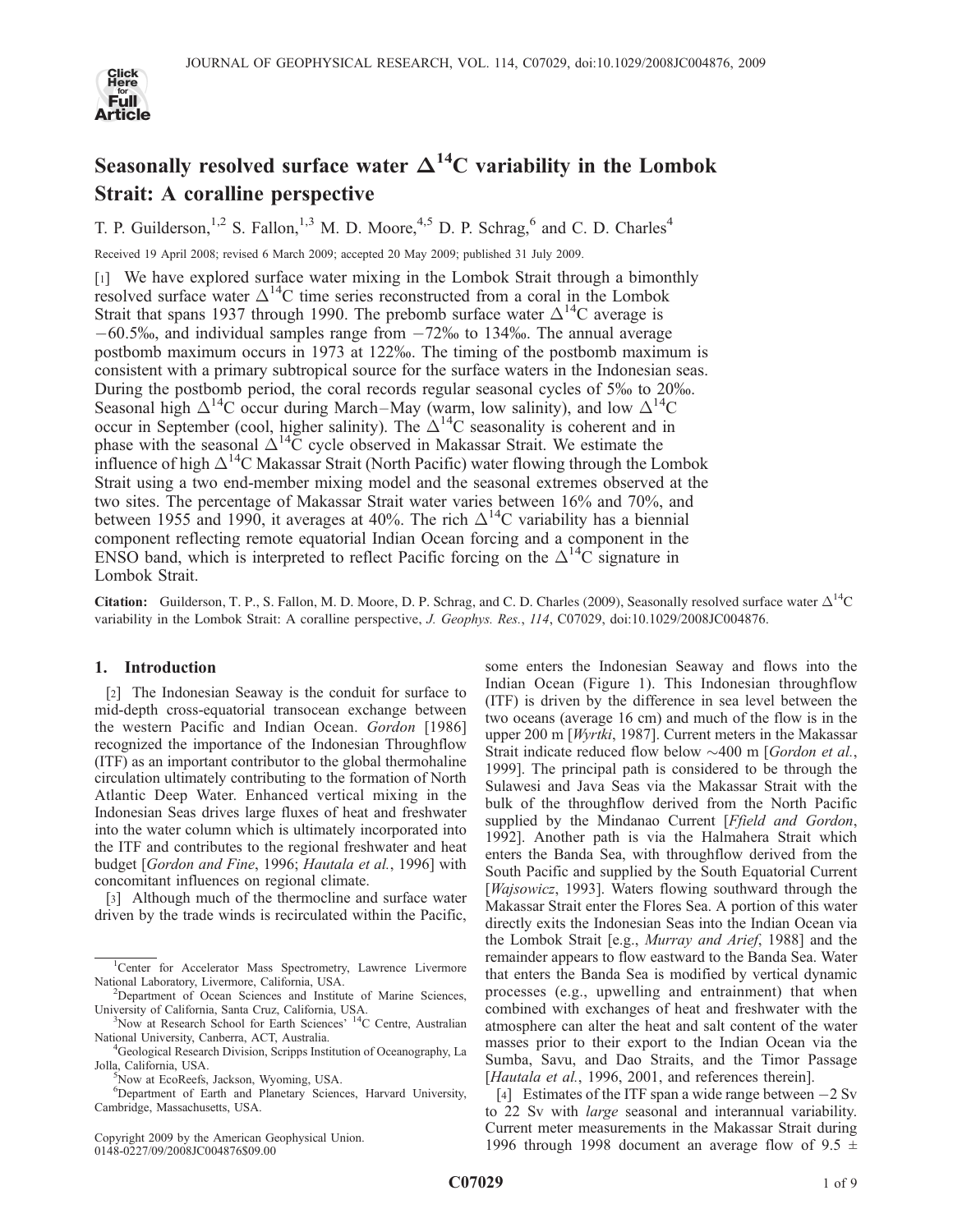2.5 Sv with much of the error derived from how the surface flow is accounted [Gordon et al., 1999]. Maximum flow is near 300 db at the depth of the salinity minimum associated with North Pacific Intermediate Water with decreasing velocities below 400 db [Gordon et al., 1999]. In general, surface flow is weak in austral summer and strong (to the south) in austral winter (July-August-September) during the southeast monsoon. During this short observation there is a strong correlation with the state of ENSO with diminished flow observed during the 1997 El Niño event. Just how representative this  $\sim$ 2 yr time series is of the long-term mean flow is unknown. It is equally unknown how the surface flow is coupled with the flow within the thermocline.

[5] Estimates of the  $(\sim 100 \text{ m})$  shallow flow derived from an array of pressure gauge pairs and ADCP profiles across the five principal straits that separate the eastern Indian Ocean from the interior Indonesian Seas for December 1995 –May 1999 [Hautala et al., 2001] have shown that there can be large differences in the timing of the peak influx of water into the Indonesian Seas (as inferred from the Makassar Strait current meter data) and that exported to the Indian Ocean. In an admittedly simple sensitivity test Hautala et al. [2001] explore how the offset in timing of peak outflow (equivalent to a 5 Sv imbalance) can lead to a  $\sim$ 5 $\degree$ C difference in thermocline temperature, and thus a significant change in the heat content, storage, and export in the Banda Sea. A similar imbalance (maximum of 4 Sv) and  $a \sim$ 3 month lag (relative to the shallow pressure gauge data) was inferred from satellite altimetry and an assessment of Ekman driven divergence in the Banda Sea using NCEP reanalysis data [Gordon and Susanto, 2001]. Therefore it is important to understand the processes within the Indonesian Seas governing the evolution and properties of the interocean exchange waters.

[6] The pressure gauge estimates of transport exhibit interannual variability that is of the same order as the long-term mean. Hautala et al. [2001] document intraseasonal reversals where surface waters flow north from the Indian Ocean into the Indonesian Seas. It is thought that this reversal is a consequence of coastally trapped Kelvin waves generated on the west coast of Sumatra. The three ADCP (cruises) profiles indicate that when flow is to the south (March 1997, 1998) it occurs over the whole water column whereas when there is northward flow (December 1995), the north flow is constrained to the surface with no net flow at depth. Interestingly, although similar in mean transport, flow through the Lombok Strait had much larger variability than that in the Timor Passage with a strong correlation ( $r^2 = 0.8$ ) between the Lombok Strait component and the total, as measured through all of the straits, shallow flow.

[7] It is thought that variations in the transport and modification of water properties due to vertical exchange within the Indonesian Seas have an interannual to decadal signature on climate [Ffield and Gordon, 1992; Ffield, 1994; Hirst and Godfrey, 1993; Rodgers et al., 1999]. In addition to its influence on tropical Pacific climate through setting the equatorial Pacific thermocline the throughflow provides a direct conduit linking to Indian Ocean climate and circulation. Flow through the Lombok Strait is seasonally influenced by sea level height along the eastern boundary of the Indian Ocean [Yamagata et al., 1996]. Higher sea level promotes downwelling and indirectly leads to a decrease in the southward flow out of Lombok Strait. The winds that promote the seasonal response are in turn influenced by ENSO which then leads to the potential of an interannual modulation of the seasonal cycle of the Lombok Strait throughflow. Thus we anticipate a complex interaction between local and remote forcing from both the Pacific and Indian Ocean on the ITF.

[8] Atmospheric nuclear weapons testing in the late 1950 s and early 1960 s resulted in an excess of  $^{14}$ C in the atmosphere and as this signature has penetrated the ocean it has augmented the natural gradient between the surface and deeper waters. Isotopic equilibration with atmospheric  $14C/12C$  is on the order of a decade [Broecker and Peng, 1982] and thus  $\Delta^{14}$ C in surface waters can be used as a quasiconservative, passive advective tracer. Time series derived from archives such as hermatypic corals can augment historical, conventional (temperature, salinity) observations especially in times and regions where observations are sparse. Corals act like strip chart recorders continuously recording the radiocarbon content of the waters in which they live. Ocean dynamics can be reconstructed and studied from these biogenic archives.

[9] Measurements of coral skeletal material which accurately record the  $\Delta^{14}$ C of  $\Sigma$ CO<sub>2</sub> [e.g., *Druffel*, 1981, among others] have added important information to water sampling programs like GEOSECS [ $\ddot{\text{O}}$ stlund et al., 1987] and the World Ocean Circulation Experiment (WOCE [Key et al., 1996]). There are notable limitations to shipboard sampling, primarily the inability to continuously monitor ocean conditions. For  ${}^{14}C$ in the deep ocean, this is not a problem because the transport is relatively slow and the gradients are relatively low. For the surface ocean, where  $14C$  gradients are highest and transport is rapid, it has been demonstrated that temporal variability in surface  $\Delta^{14}$ C can be of the same order as spatial variability [e.g., Guilderson et al., 1998], an observation which is lost in discrete analyses like GEOSECS or WOCE whose ''snapshots" of bomb radiocarbon are integrations of  $\sim$ 20 and  $\sim$ 40 yr (respectively) of ocean dynamics.

[10] We have chosen sites (Figure 1) to monitor variations in the transport of water out of the Pacific (Langkai) and into the Indian Ocean (Padang Bai). Our multidecadal continuous  $\Delta^{14}$ C records complements the existing physical and chemical data sets from oceanographic expeditions of the Indonesian region and will prove to be a valuable tool for exploring circulation through the Indonesian Seas. The results presented here are placed in a dynamic context through comparison with a new record from the Makassar Strait [Fallon and Guilderson, 2008], and a previously published record from the northwest coast of Sumatra in the Mentawai Islands [Grumet et al., 2004]. A simple endmember mixing model to elucidate the fraction of higher-<sup>14</sup>C Makassar Strait (inferred to be of northern hemisphere subtropical origin) relative to lower-<sup>14</sup>C Indian Ocean water is constructed from the data. Although a time series of percentage of water masses is not strictly flux, such a reconstruction provides a heretofore unknown view of the history of water mass mixing in the Indonesian Seas.

# 2. Methods

[11] Coral cores were drilled in January 1990 from an exceptionally large *Porites* colony growing at a depth of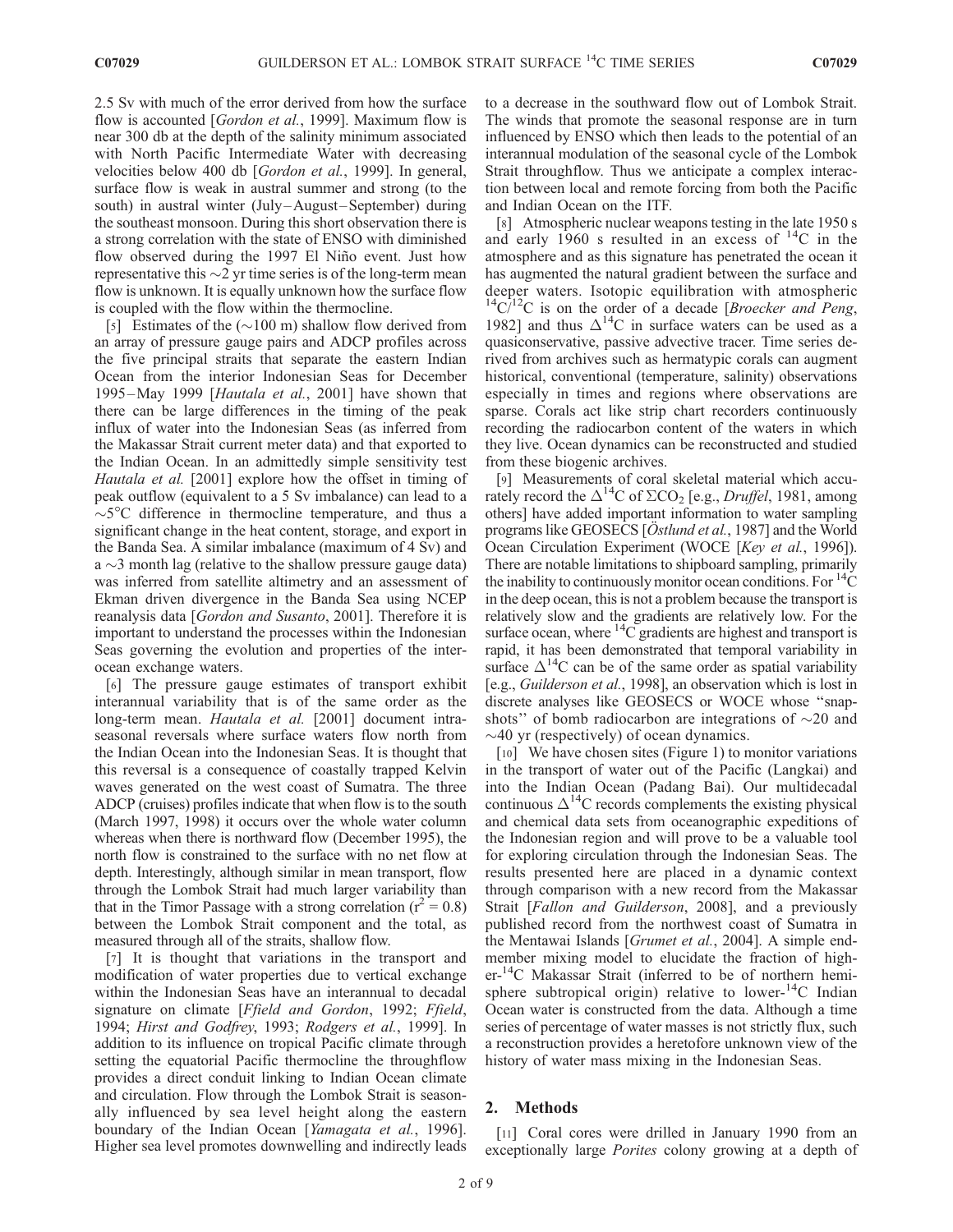

Figure 1. Map of the Indonesian region, and schematic representation of surface and near surface currents (adapted from Lukas et al. [1996], Gordon et al. [1999], and Hautala et al. [2001]). Coral locations (solid circles) discussed in the text are Lombok Strait (Padang Bai, Bali), Makassar Strait (Langkai), and Sumatra (Padang Is, Mentawai). Currents denoted include the North/South Equatorial Current (NEC/SEC), North/South Equatorial Counter Current (NECC/SECC), the Mindanao and Kuroshio Currents (MC, KC), and the seasonally reversing South Java Current (SJC).

5 meters at Padang Bai, Bali (8°15'S, 115°30'E) on the southern edge of the Lombok Strait. The recovered coral cores span nearly 300 yr of growth and a long  $(\sim]1$  mm resolved) stable isotope record can be found in the work of Charles et al. [2003]. We have focused our radiocarbon work on the uppermost  $\sim$ 70 cm of the coral which mainly covers the pre to postbomb period.

[12] The cores were cut into  $\sim$ 9 mm slabs, ultrasonically cleaned in distilled water, and air dried. After identifying the major vertical growth axis, the coral was sequentially sampled at 2 mm increments with a low-speed drill. Where necessary, we overlapped parallel sample tracts in order to adequately splice sections together. Splits  $(\sim 1$  mg) were reacted in vacuo in a modified autocarbonate device at  $90^{\circ}$ C and the purified  $CO<sub>2</sub>$  analyzed on a gas source stable isotope ratio mass spectrometer. Stable isotope data are reported in standard per mil notation relative to Vienna Pee Dee Belemnite [Coplen, 1993]. Analytical precision based on an in-house coral standard is better than  $\pm 0.05\%$ (1 s) for both oxygen and carbon. The remaining sample splits  $(8-9 \text{ mg})$  were placed in individual reaction chambers, evacuated, heated, and acidified with orthophosphoric acid at  $90^{\circ}$ C. The evolved CO<sub>2</sub> was purified, trapped, and converted to graphite in the presence of iron catalyst and a stoichiometric excess of hydrogen [Vogel et al., 1987]. Graphite targets were measured at the Center for Accelerator Mass Spectrometry, Lawrence Livermore National Laboratory. Radiocarbon results are reported in conventional per mil (‰) notation as age corrected  $\Delta(^{14}C)$  as defined by Stuiver and Polach [1977] and include a background correction using <sup>14</sup>C-free calcite, and the  $\delta^{13}$ C correction obtained from the stable isotope results. Analytical precision and accuracy of the radiocarbon measurements is  $\pm 3.5\%$  (1 $\sigma$  sd).

[13] Embedded in the oxygen isotopic composition of the coral's aragonite skeleton is information on temperature and the oxygen isotopic composition of the water  $(\delta_w)$  in which the coral resided [e.g., *Epstein et al.*, 1951]. The  $\delta_w$  of the water is directly related to salinity [Craig and Gordon, 1965] with low salinities having low  $\delta^{18}$ O and the converse true for high salinity waters. Thus salinity is often used as a proxy for  $\delta_{\rm w}$ . The average Lombok Strait sea surface temperature is  $\sim$ 28.7°C with an annual range on the order of 2°C [Sprintall et al., 2003; Levitus and Boyer, 1998; Reynolds and Smith, 1994], but not with what one would consider a clear annual cycle. Mean annual salinity is  $\sim$ 33.4 psu [Sprintall et al., 2003; Levitus and Boyer, 1998] with a solid seasonal cycle in excess of 2 psu. In the Lombok Strait sea surface temperature maxima and salinity minima co-occur in late March-May and correspondingly highest salinities tend to occur during the lowest sea surface temperatures in September –October. At this location the seasonal signal in salinity and temperature are reinforced in the  $\delta^{18}O_{\rm coral}$  with the annual  $\delta^{18}O_{\rm coral}$  cycle being primarily driven by salinity  $(\delta_w)$  variations.

[14] Coral chronology has historically relied upon the presence of annual high- and low-density band couplets [e.g., Dodge and Vaisnys, 1980] or the seasonal variability in coral  $\delta^{13}$ C, which is thought to reflect surface irradiance [e.g., Shen et al., 1992]. Independent chronologies based on these two methods on the same coral specimen tend to agree within a few to 6 months. We created a preliminary age model based upon the seasonal structure within the  $\delta^{13}C$ record and sclerochronology but in order to obtain the best timescale we have refined our age model by correcting the preliminary age model through coral  $\delta^{18}$ O comparisons with instrumental records [e.g., Guilderson and Schrag, 1999]. Chronological assignments for the core were straightforward due to the clear seasonal cycle in  $\delta^{18}O$ . The seasonal extremes were anchored to March/April and September of each year consistent with instrumental observations of temperature, salinity, and cloudiness [Charles et al., 2003;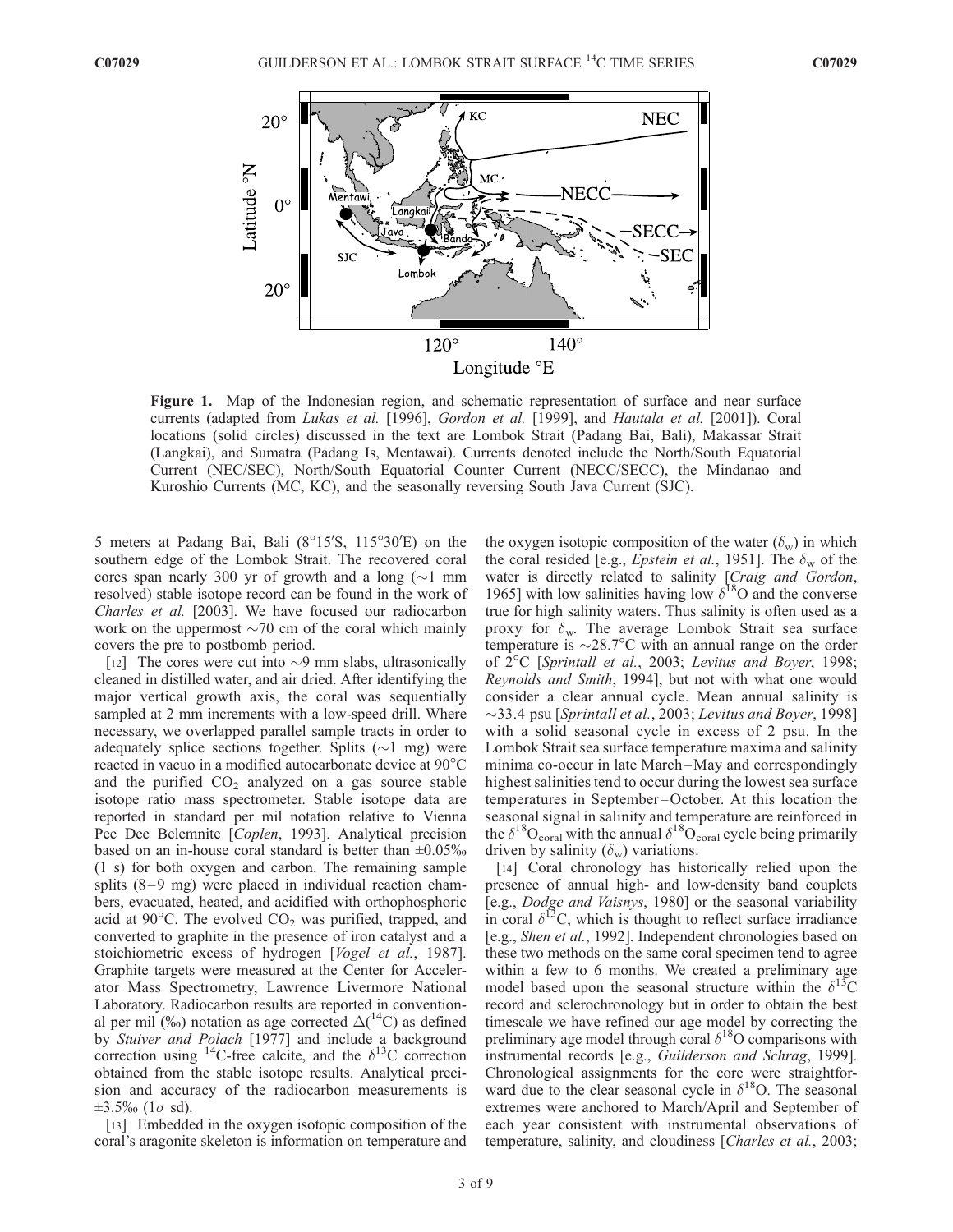

Figure 2. Surface ocean  $\Delta^{14}C$  as reconstructed from reef-building hermatypic corals from Lombok Strait (LOM; thick solid line), Makassar Strait (MAK; thin gray line), and Sumatra (SJC; thin dotted line). The Lombok and Makassar data have a  $1\sigma$  SD of  $\pm 3.5\%$ . Coral chronologies were derived from independent  $\delta^{18}O$  records anchored to seasonal extremes in sea surface temperature and salinity ( $\delta^{18}O_w$ ).

Sprintall et al., 2003]. Age errors are estimated to be approximately one to two months.

### 3. Results

[15] The  $\Delta^{14}$ C time series spans ~1937.5-1990. The  $\sim$ 14 mm/a apparent linear growth rate yielded seven to eight  $\Delta^{14}$ C samples per year with an average resolution of  $\sim$ 1.5 months. Individual  $\sim$ bimonthly  $\Delta^{14}$ C values range from  $-72\%$  to 134% (Figure 2). The average  $\Delta^{14}C$ prebomb (1937–1950) value is  $-60.5 \pm 4.2\%$ , or 501 radiocarbon years. Over the prebomb interval the Lombok coral surface water  $\Delta^{14}$ C is intermediate in value between Makassar Strait and lower  $\Delta^{14}$ C Indian Ocean surface water as recorded at Mentawai. Between 1947 and 1954 the data trends to slightly more negative values:  $\sim -68\%$  in 1951 and 1952. In 1954  $\Delta^{14}$ C values average  $-62.5\%$  and are followed by a rise of  $\sim$ 30‰ during 1955. Values decrease slightly in 1956 and into 1957 before rising toward the postbomb peak. The mean annual postbomb maximum occurred in 1973 (122‰). Mean annual  $\Delta^{14}C$  values remain between  $\sim$ 110‰ and  $\sim$ 120‰ through 1982 and then begin a slow decrease until the end of the record in 1990.

[16] In the prebomb portion of the record seasonality is irregular. Seasonality is distinct in nearly all of the postbomb (post-1955) years and ranges between  $\sim$ 5 and  $\sim$ 20‰, with most years  $\sim$ 10‰ (Figure 2). Seasonal  $\Delta^{14}$ C maxima occur coincident with warm temperatures and low salinity (more negative  $\delta^{18}O_{\text{coral}}$ ) and conversely  $\Delta^{14}$ C minima occur with more positive  $\delta^{18}$ O<sub>coral</sub> values (cooler, saltier water).

#### 4. Discussion

[17] Prior to atmospheric weapons testing and oceanic uptake of "bomb- ${}^{14}$ C" the mid to low latitude surface water  $\Delta^{14}$ C gradients were small. In the western equatorial Pacific and eastern Indian Ocean the gradient is on the order of 17‰: from a high of  $\sim$  -47‰ for the North Pacific subtropics [e.g., *Druffel et al.*, 2001] to  $-64\%$  at Penang Island  $(0^{\circ}0.8'5, 98^{\circ}31'E)$  off the northwest coast of Sumatra in the Mentawai Islands [Grumet et al., 2004]. We use the seasonal cycle in  $\Delta^{14}$ C in Lombok Strait to infer dynamic (mixing) processes and potential transport as reflected as mixing through the Lombok Strait. Admittedly, by doing so we simplify the complicated seasonal changes in surface currents that occur in the eastern Indian Ocean: the South Java Current flows southeast during the monsoon transitions (May and November) whereas during the rest of the year it flows north westward [Tomczak and Godfrey, 2002; Schott and McCreary, 2001]. The low  $14C$  water observed at Penang Island is brought to the surface by upwelling along the Sumatra coast which occurs when the South Java Current flows west and when local winds lead to divergence. Using the Penang Island record as a pseudoendmember is probably reasonable during the prebomb interval where  $\Delta^{14}$ C seasonality and gradients in the eastern Indian Ocean are small. In the postbomb era we use the intrinsic seasonal  $\Delta^{14}$ C in the Lombok Strait coral record in our assessment of the evolution and mixing of Lombok Strait surface water.

[18] Between 1938 and 1944 the Lombok Strait  $\Delta^{14}C$ data are  $5 - 10\%$  more negative than the corresponding Makassar Strait record. Between 1944 and 1947 Lombok and Makassar Strait coral  $\Delta^{14}$ C are indistinguishable from each other and values are  $10-15%$  more positive than surface waters off the west coast of Sumatra at Penang Island. From 1947 to 1954 Lombok  $\Delta^{14}$ C values are equivalent to Penang Island and both records are 10-15% more negative than values recorded in the Makassar Strait. When Lombok and Penang Island  $\Delta^{14}C$  are similar we infer enhanced upwelling on the west coast of Sumatra and Java and assume that there is a concomitant northward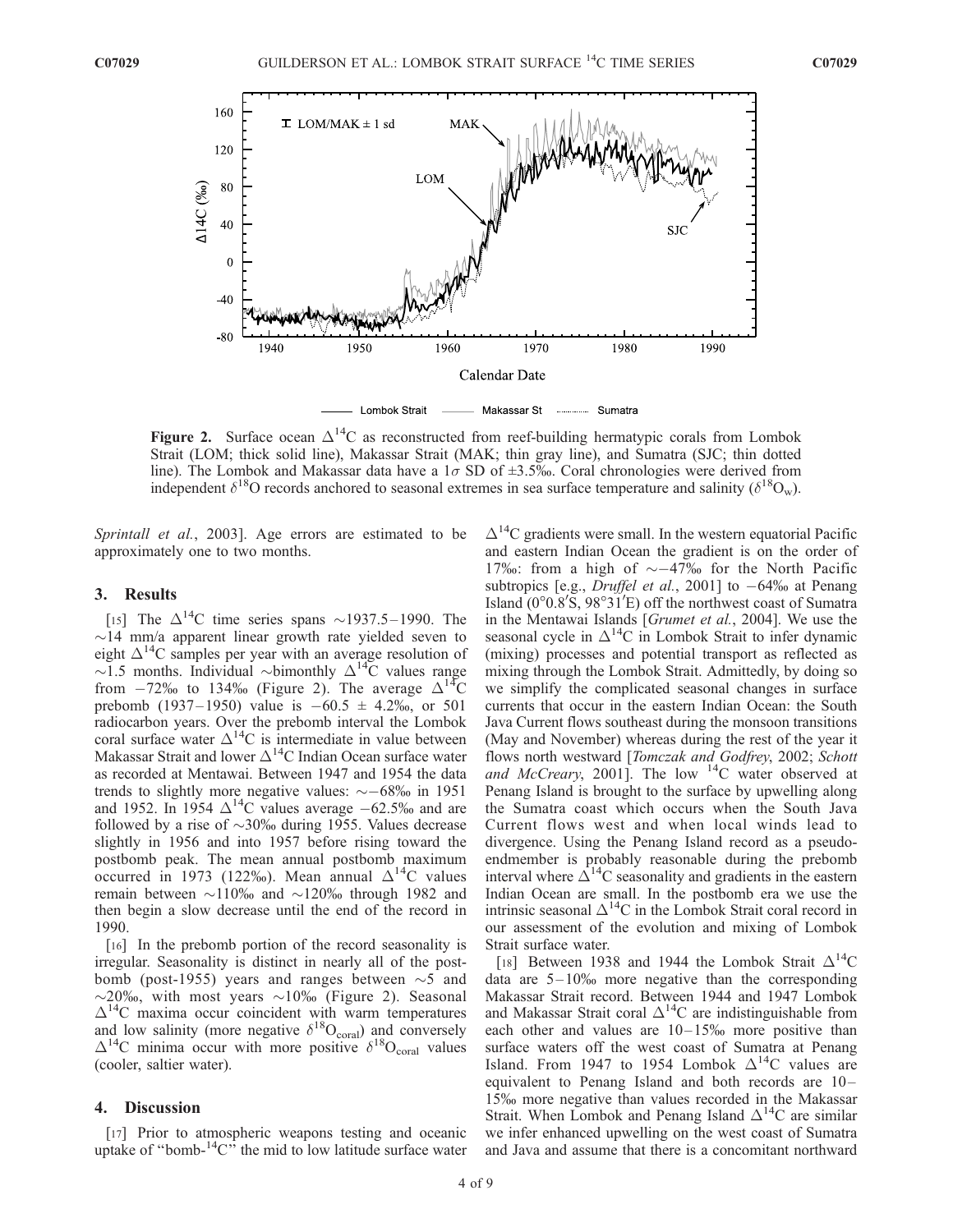flow through the Lombok Strait. When Lombok and Makassar Strait  $\Delta^{14}C$  are more similar we infer the converse: less upwelling, less potential influence of Indian Ocean water backfilling the Indonesian Seas through Lombok, and potentially more flow through Makassar and Lombok Straits.

[19] The distinct  $\sim$ 30% transient  $\Delta^{14}$ C in 1955 is a unique feature, until recently previously unrecognized in circum-Pacific coral-based  $\Delta^{14}C$  reconstructions [Fallon and Guilderson, 2008]. The feature occurs well before a significant rise in atmospheric  $^{14}$ C concentrations [e.g., Manning and Melhuish, 1994; Stuiver and Quay, 1981] and is therefore unlikely to be the result of air-sea  ${}^{14}C$ exchange given the  $\sim$ decadal time delay for isotopic equilibration [Broecker and Peng, 1982]. Toggweiler and Trumbore [1985] documented a  $90$ Sr (a weapons fallout product) peak in the skeletal material corresponding to 1955 in a coral from Cocos Island in the Indian Ocean. Given the spatial distribution and timing of individual atomic weapons tests and the constraints of air-sea isotopic exchange, the path of least resistance to reconcile the  $90$ Sr and rapid  $14$ C increase is for waters from near Bikini Atoll  $(11^{\circ}35^{\prime}N,$ 165°23'E, where the early atmospheric weapons tests were conducted) to be transported via the North Equatorial Current to the Mindanao Current to be transported into the Indian Ocean through the Lombok Straits.

[20] The timing of the postbomb  $\Delta^{14}$ C peak is consistent with air-sea isotopic equilibration of  $\sim$ 10 yr relative to the atmospheric peak in the early 1960s [Druffel, 1987] and a subtropical origin of much of the surface water. One could argue that there is not an individual single ''peak'' but that between 1973 and 1982  $\Delta^{14}$ C values are equivalent before they begin to turn down. The elevated value reflects the slow penetration and dilution of bomb- $14C$  with interior waters that upwell in the tropical Pacific and Indian Ocean. Penetration of bomb- $^{14}$ C laden water into newly subducted subtropical mode waters will (eventually) be entrained and upwelled at low latitudes to recycle its  $14C$  signature. A ''stretched'' bomb peak, such as observed at Lombok Strait, reflects the mixing of subtropical "enriched"  $^{14}$ C waters with a source of low  $14C$  water that is also evolving toward more positive values [Guilderson et al., 2000]. The stretching integrates the ventilation time of the upwelled water mass and the water mass<sup>, 14</sup>C evolution which includes the  $\Delta^{14}$ C value when it was initially subducted and mixing and entrainment along the subsurface pathway.

[21] To characterize the visually striking variability that we see in the postbomb era we determined the spectral characteristics of an equal  $(0.2 \text{ yr}^{-1})$  interval linear interpolated record after passing the record through a high pass (21 weight, tukey-cosine, 10 yr half amplitude) filter to remove the long-term "bomb-<sup>14</sup>C" trend. Spectral analysis of the  $\Delta^{14}C$  time series confirms the visually striking seasonal cycle, biennial and interannual periodicity (Figure 3). This is in contrast to the Mentawai  $\Delta^{14}$ C record which has a much more dominant  $\sim$  3 yr periodicity [Grumet et al., 2004]. The 2-yr periodicity is likely a reflection of the SE Asian monsoon which has a strong biennial component [*Meehl*, 1997] and remote wind-forcing in the Indian Ocean which influences the sea surface temperatures and potentially the passage of waters through the Lombok Strait [Wijffels and Meyers, 2004]. It is inter-

esting that the  $\Delta^{14}$ C record exhibits a biennial period because the Padang Bai  $\delta^{18}O$  record does not [Charles et al., 2003]. This is an example of the important and subtle difference between a true water mass tracer such as  $\Delta^{14}C$ versus  $\delta^{18}$ O in corals which is a combination of temperature and  $\delta^{18}O_w$  (salinity): two tracers that over a few months can be significantly modified by air-sea processes and thus are not completely conservative water mass tracers. Although the Indonesian region is impacted by ENSO the  $\Delta^{14}C$  (and  $\delta^{18}$ O) of Lombok Strait surface water is not, sensu strictu, a simple recorder of ENSO events. Interannual ''events'' although consistent with ENSO periodicities do not bear a simple linear correspondence with, for example, the Southern Oscillation Index modulated by the SE Asian monsoon, or events in the Indian Ocean [see also Charles et al., 2003]. This is because  $\Delta^{14}C$  in the Lombok Strait reflects not only the mixing of Indonesian Seas and Indian Ocean water, but the temporal evolution of the  $\Delta^{14}$ C at the source regions of the individual water masses.

[22] In the Hautala et al., SPGA (1995–1998) study only 20% of the variability was in the seasonal cycle, and 50% was intraseasonal. In a modeling study forced with 14 yr (1985– 1999) of ECMWF (observed) 3-day winds, Poterma et al. [2003] estimate that over the 14-yr span 48% of the variability is associated with the seasonal cycle. Within the bimonthly resolution, our record supports surface water export and/or mixing processes that are dominated by the seasonal cycle with a subdominant intraseasonal periodicity. The spectral analysis documents a biennial and interannual (ENSO) component which indicates a strong link between the  $\Delta^{14}C$  signature in Lombok Straits and a combination of remote forcing from both the Pacific and Indian basins. Wijffels and Meyers [2004] analyzed XBT data from transects, starting in  $\sim$ 1983, across the Banda Sea from Australia to Java (PX2 line) and in the Indian Ocean along a line from Freemantle Australia to Sumatra (IX1 line). In this study they specifically explored the influence of Pacific, Indian, and remote winds on the observed temperature variability. To the north of Lombok Strait sea surface temperature exhibits seasonal variability whereas ENSO variability is focused in the thermocline and deeper. Off the southwest coast of Java seasonal variability is weak in the surface waters and only becomes strong at depth. This is in contrast to the biennial variance which occurs in the mixed layer and penetrates through the thermocline to depth. In the thermocline off Freemantle there is significant variance in the ENSO band. Wijffels and Meyers then used a linear regression model to document the relative influence of remote Indian, Pacific, and local wind-forcing on the temperature variability in the XBT transects. They came to the conclusion that Indian Ocean winds have a significant role in the interannual variability on the temperature characteristics and posit that the same forcing influences flow through the western portion of the Indonesian Seas. Our results support their conclusion of a remote equatorial Indian Ocean forcing on the hydrography and mixing in the Lombok Strait region.

[23] To explore the relationship between surface waters in Makassar and Lombok Straits we passed the respective  $\delta^{18}$ O and  $\Delta^{14}$ C records individually through a Gaussian filter centered on the annual cycle  $(1 \pm 0.3 \text{ hz})$ . The (visual) correspondence of the individual strait's  $\delta^{18}$ O (temperature/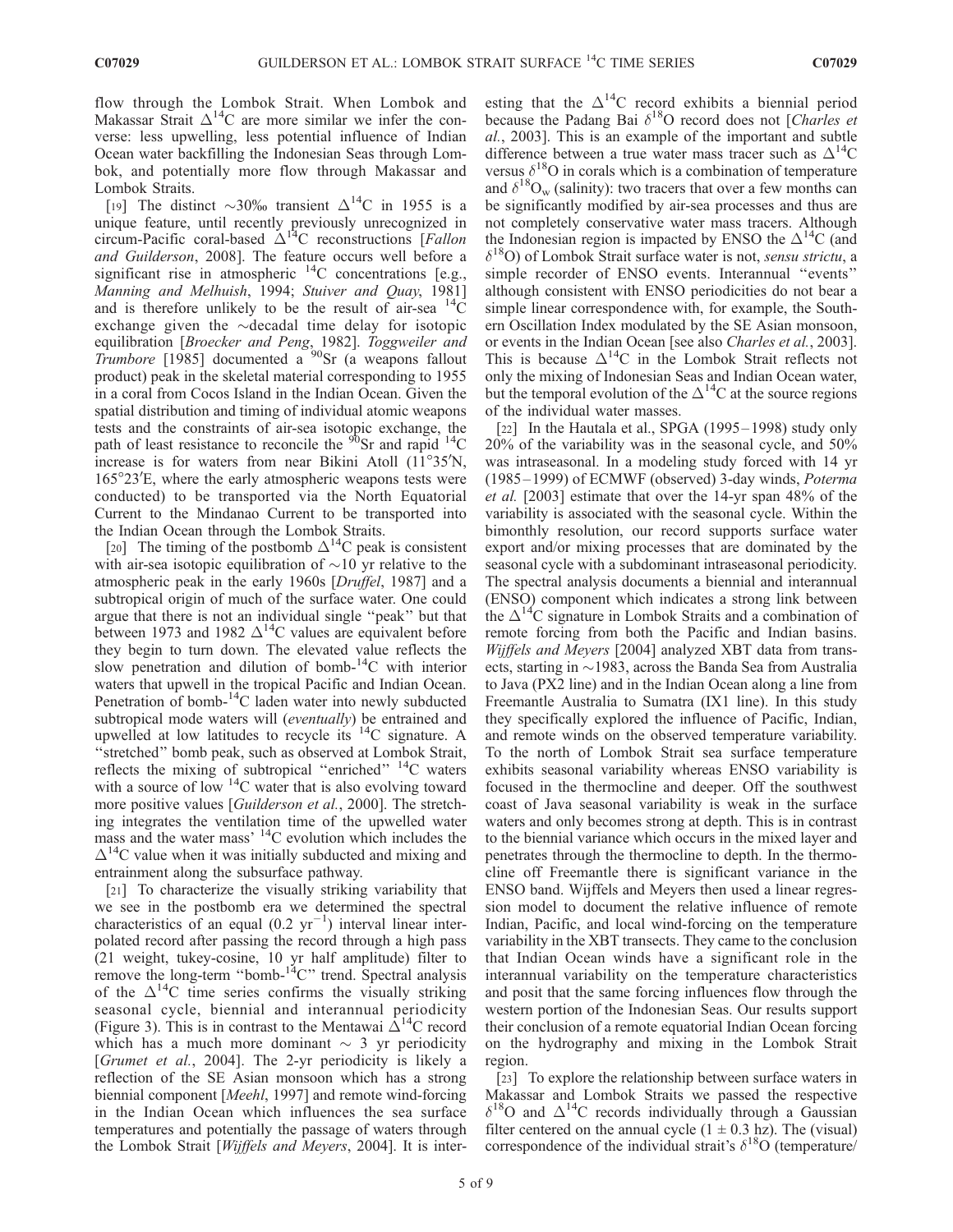

Figure 3. Spectral analysis of the post-1950 Lombok coral  $\Delta^{14}C$  time series as determined from a onethird lagged autocovariance function using the ARAND statistical package [Howell et al., 2006]. The time series was the first equal interval linearly interpolated  $(0.2 \text{ yr}^{-1})$  to remove the longer-term increase in  $^{14}$ C and then passed through a high-pass tukey-cosine filter with a half amplitude at 10 yr.

salinity) and  $\Delta^{14}C$  is confirmed: they are coherent and nearly always in phase (Figure 4). There are instances where the Lombok Strait's seasonal high  $\Delta^{14}$ C value is lagged relative to the  $\delta^{18}$ O by one sample. Not surprisingly and entirely due to the mechanics of creating the age model,  $\delta^{18}$ O between Makassar and Lombok Straits is in phase. The seasonal cycle in radiocarbon between the two sites is also highly coherent and in phase. Although we have a priori fixed the calendar month (using  $\delta^{18}$ O) there was no guarantee that the coral  $\Delta^{14}$ C seasonal cycles would be in phase. If we make the logical first order assumption that Makassar and Lombok Strait share a common source of high  $\Delta^{14}$ C surface water, then the fact that the  $\Delta^{14}$ C seasonal cycles are in phase implies, within the resolution of our sampling, little to no lag in the transport through the two ''coral-based observation platforms''. The implicit assumptions used in the construction of the age model does force some amount of correspondence at least within the sample resolution ( $\sim$ bimonthly). If we were able to derive a completely independent coral calendar age model we might be able to tease out a lag smaller than several months.

[24] Following the idea that the Makassar and Lombok Straits' high  $\Delta^{14}$ C is sourced from the same North Pacific water that seasonally flows southward through the Makassar Strait [Fallon and Guilderson, 2008; Gordon et al., 1999, 2003], we explore the influence of this North Pacific water with Indian Ocean water. Admittedly the relative dilution of North Pacific (Makassar Strait high  $\Delta^{14}$ C water) with lower  $\Delta^{14}$ C "Eastern Indian Ocean" water is not a quantitative measure of the flux. It should however provide a sense of past fluxes and dynamics that would otherwise be unattainable. Indeed, if the Lombok Strait's  $\Delta^{14}$ C looked exactly like that of the Makassar Strait this would imply no Indian Ocean water at all nor any modification of water masses in the Indonesian Seas. In this case, one could infer that the surface "transport" was in effect a "sloshing" back and forth like water in a bathtub going from end to end. We point out that in detail the postbomb Lombok  $\Delta^{14}$ C time

series does not exactly look like that of the South Java Current, at least as reconstructed in the Mentawai coral record (Figure 2). For much of the period of study the Mentawai coral  $\Delta^{14}C$  is lower than that of the corresponding seasonal  $\Delta^{14}$ C low as reconstructed at Padang Bai. There is an interval during the late 1960s when Mentawai  $\Delta^{14}C$  is higher than Lombok Strait. For the intervals where the Lombok seasonal low is higher than Mentawai this means that surface waters have entrained some amount of higher  $\Delta^{14}$ C water prior to flowing northward back into the Lombok Strait, and conversely the periods where the seasonal lower there is additional upwelling or entrainment of low-14C water that is not captured in the Mentawai record. An alternative interpretation is that the seasonal  $\Delta^{14}$ C low at Lombok is a signature from the Banda Sea.

[25] To estimate the relative percent of Makassar Strait water we use the seasonal high  $\Delta^{14}C$  from the Langkai coral record (MAK end-member) and the corresponding seasonal high Padang Bai coral  $\Delta^{14}$ C value (Lombok measured). The ''Eastern Indian Ocean'' end-member is selected from the preceding seasonal low  $\Delta^{14}C$  in the Padang Bai record. A potential confound to this analysis is the influence of Banda Sea water. Due to upwelling and vertical entrainment of subthermocline waters [e.g., Ffield and Gordon, 1992; Hautala et al., 2001] we expect Banda Sea  $\Delta^{14}$ C to be lower than that observed in the Makassar Strait, at least until significant incorporation of bomb- $^{14}C$ into subthermocline waters in the Banda Sea has taken place. During the southwest monsoon Banda Sea surface water gives the appearance of ''back filling'' the Java Sea [Gordon et al., 2003]. If Banda Sea water passes through Lombok Strait it would influence the Padang Bai  $\Delta^{14}C$ signal that we have measured, and our reference point would be Banda Sea water and not Eastern Indian Ocean water: i.e., we would be assessing mixing within the Indonesian Seas not between the ITF and the Indian Ocean. This could be empirically explored through the acquisition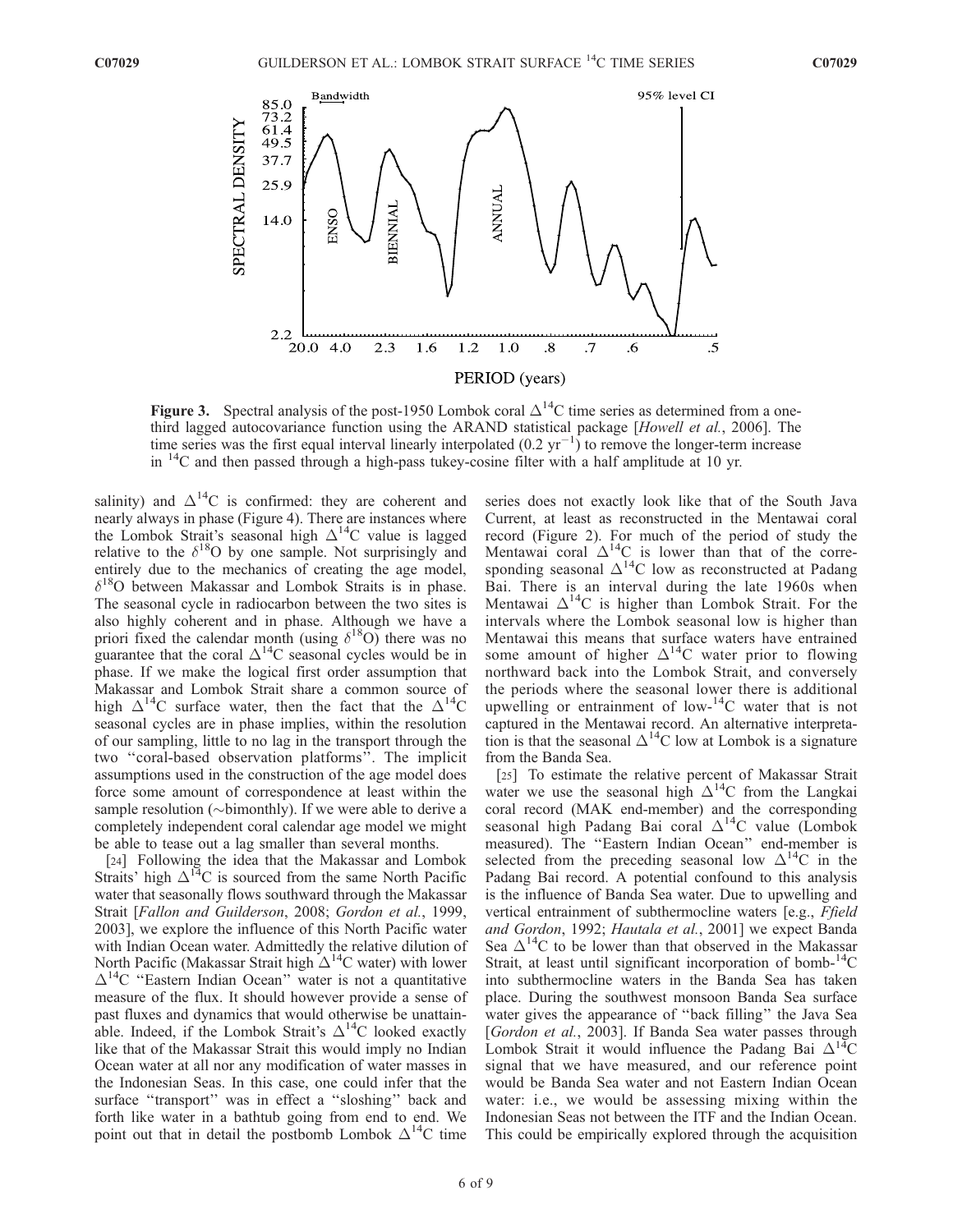

**Figure 4.** (a) Lombok coral  $\delta^{18}$ O (dotted gray line) and  $\Delta^{14}$ C (solid black line) passed through a 1-yr Gaussian filter (1  $\pm$  0.3). Note that  $\Delta^{14}$ C and  $\delta^{18}$ O are coherent and nearly always in phase. (b) Similarly filtered Lombok (solid black line) and Makassar (dotted gray line) Strait  $\Delta^{14}$ C. There is little lag between the  $\Delta^{14}$ C seasonal cycle at the two locations.

of a  $\Delta^{14}$ C time series from a well-chosen and representative site in the Banda Sea.

[26] We do not estimate the percent of MAK water in 1961 and 1962; these are the years when atmospheric  $\Delta^{14}C$ is rapidly increasing and surface water  $\Delta^{14}C$  is strongly influenced by air-sea isotope exchange which during these years can confound using  $\Delta^{14}C$  as a surface water mass tracer. For all other years we calculate the percent of MAK water in the measured Lombok water using the simple two end-member mixing model. The results of this simple mixing model experiment are presented in Figure 5. The percent of MAK water averages 40% and ranges from a low of 16% to a high of 70%. Visually there is a hint of a longterm decrease in the (seasonal) influence of MAK water in the Lombok Strait. On either side of 1975 the average percentage of MAK water is not quite statistically different  $(44 \pm 15, n = 18$  versus  $35 \pm 15, n = 15$ ; t test 1.716 and p 0.0961). The record is too short to confirm a multidecadal component to the variability. The interannual variability is



**Figure 5.** Seasonal influence of high  $\Delta^{14}C$  "Makassar" Strait'' water in the Lombok Strait derived from a twocomponent mixing model. The average over the time series is 40% and ranges from 16 to 70%. The thin solid line is the seasonal Tahiti-Darwin sea level pressure anomaly (SLPa), the Southern Oscillation Index, with a 3-month running mean filter applied. A positive SOI value is usually correlative with a La Niña event, and the converse is true with El Niño events.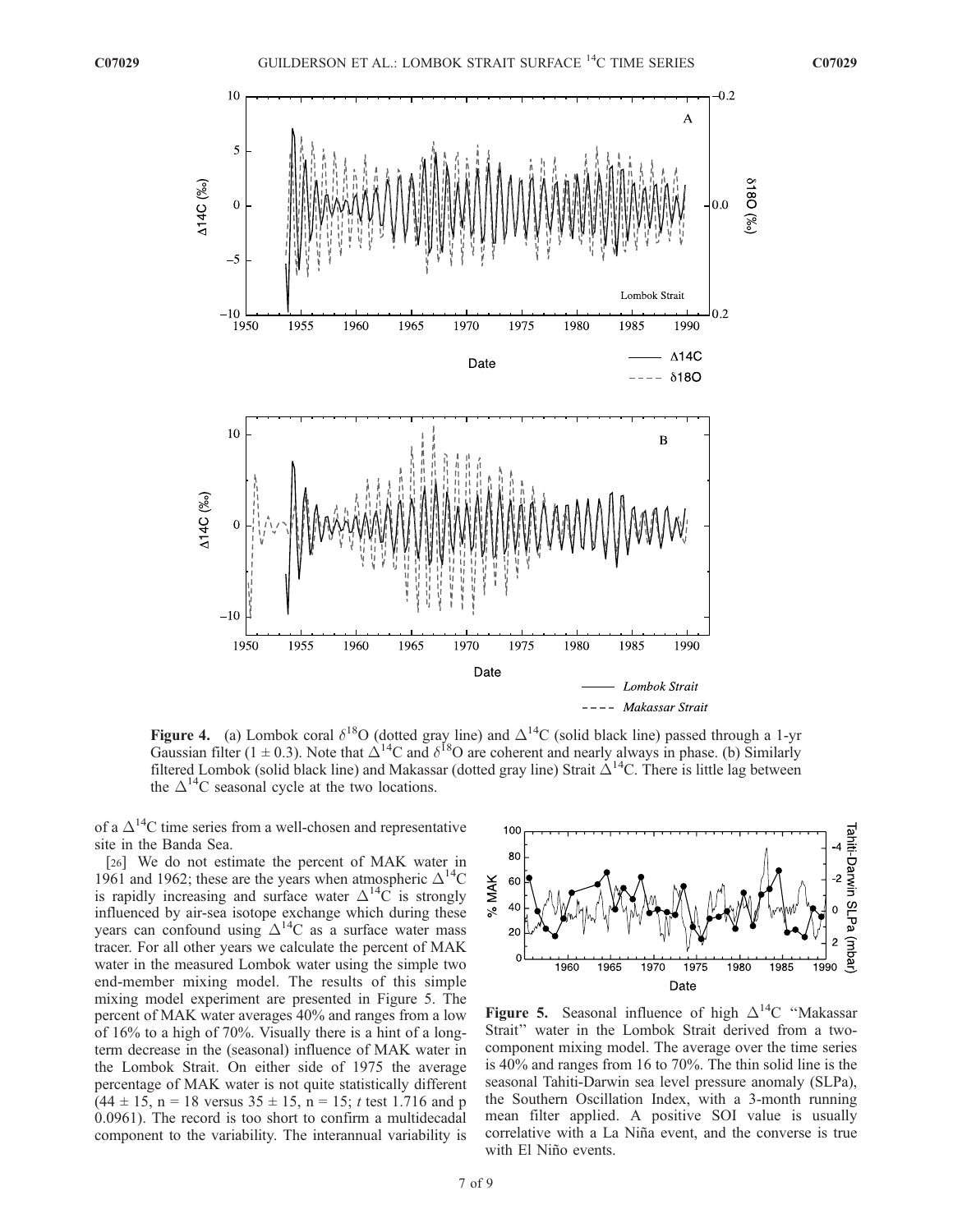sometimes expressed as increased influence of MAK water during the strong La Niña events that in general terminate strong El Niño events. The sense of the influence of MAK water is consistent with our understanding of transport through the ITF based on present-day observations. During strong La Niña events there is a buildup of water and sea level height in the western equatorial Pacific which can lead to increased transport through the ITF. Particularly important in modulating the transfer of water from the Pacific to Indian Ocean is the establishment of buoyant, low salinity plugs that provide resistance to flow [*Gordon et al.*, 2003] as well as the surface winds in the Indian Ocean basin [Yamagata et al., 1996; Wijffels and Meyers, 2004]. This interplay between competing and complementary dynamics influences the shallow water mixing and transport, the  $\Delta^{14}C$ signature, and ultimately the heat and salt budget of the throughflow.

#### 5. Conclusions

[27] To infer surface water mixing in the Lombok Strait over the last  $\sim$  50 yr we have reconstructed the surface water  $\Delta^{14}$ C history using a reef-building hermatypic coral cored off Padang Bai, Bali. The ~bimonthly record exhibits strong seasonality that is coherent and in phase with a similar data set acquired in the Makassar Strait [*Fallon and* Guilderson, 2008]. Using admittedly simplistic assumptions regarding the seasonal transport of high  $\Delta^{14}$ C water through Makassar and Lombok Strait, we estimate the percentage of high  $\Delta^{14}$ C water over the time frame common to the two records. The percentage of high  $\Delta^{14}$ C "Makassar Strait" water varies between 16 and 70% with a mean of 40%. In addition to interannual variability there is a hint of multidecadal variability.

[28] The Lombok Strait  $\Delta^{14}$ C time series is remarkably rich data set that also exhibits biennial variability. The biennial variability reflects the influence of the southeast Asian monsoon on the regional dynamics and the movement of surface waters through the Lombok Strait. Indeed, it is very enheartening that from what many oceanographers would consider an ''unconventional'' tracer time series we find results that are consistent in the spectral domain with more conventional hydrographic studies using XBTs and wind observations. The  $\Delta^{14}$ C time series has characteristics reflective of Indian Ocean (biennial) and Pacific (ENSO) forcing. In time, we plan to expand the spatial coverage of time series such as the one presented here.

[29] **Acknowledgments.** We thank Jessica Westbrook for assistance with milling samples and preparing graphite targets and Ethan Goddard for performing the stable isotope measurements. Discussions with Susan Hautala have been especially helpful. The ARAND software package is maintained by Philip Howell (Brown University). This manuscript benefited from the comments and suggestions of two anonymous reviewers. This work was performed under the auspices of the U.S. Department of Energy by University of California, Lawrence Livermore National Laboratory under contract number W-7405-Eng-48. Funding for this project was supplied by UC/LLNL LDRD (01-ERI-009) and NSF's program in Physical and Chemical Oceanography (OCE-9796253). Data will be archived at NOAA's WDC-A, Boulder, Colorado.

#### References

Broecker, W. S., and T. S. Peng (1982), Tracers in the Sea, 690 pp., Eldigio Press, Palisades, New York.

- Charles, C. D., K. Cobb, M. D. Moore, and R. G. Fairbanks (2003), Monsoon-tropical ocean interaction in a network of coral records spanning the 20th century, Mar. Geol., 201, 207 – 222.
- Coplen, T. B. (1993), Reporting of stable carbon, hydrogen, and oxygen isotopic abundances, in Reference and Intercomparison Materials for Stable Isotopes of Light Elements, Tech. Doc.  $825$ , pp.  $31-38$ , Int. At. Energy Agency, Vienna.
- Craig, H., and L. I. Gordon (1965), Deuterium and oxygen-18 variations in the ocean and the marine atmosphere, in Stable Isotopes in Oceanographic Studies and Paleotemperatures, Soleto, July 26-27, 1965, pp. 1 – 22, Consiglio Nazionale delle Richerche, Laboratorio di Geologia Nucleare, Pisa.
- Dodge, R. E., and J. R. Vaisnys (1980), Skeletal growth chronologies of recent and fossil corals, in Skeletal Growth of Aquatic Organisms, Top. Geobiol., vol. 1, edited by D. C. Rhoads and R. A. Lutz, pp. 493-517, Plenum, New York.
- Druffel, E. M. (1981), Radiocarbon in annual coral rings from the eastern Tropical Pacific Ocean, Geophys. Res. Lett., 8, 59-62.
- Druffel, E. (1987), Bomb radiocarbon in the Pacific: Annual and seasonal timescale variations, J. Mar. Res., 45, 667-698.
- Druffel, E. R., S. Griffin, T. P. Guilderson, M. Kashgarian, J. Southon, and D. P. Schrag (2001), Changes in subtropical North Pacific radiocarbon and their correlation with climate variability, Radiocarbon, 43, 15-25.
- Epstein, S., R. Buchsbaum, H. A. Lowenstam, and H. C. Urey (1951), Carbonate-water isotopic temperature scale, Bull. Geol. Soc. Am., 62,  $417 - 426$ .
- Fallon, S. J., and T. P. Guilderson (2008), Surface water processes in the Indonesian throughflow as documented by a high-resolution coral  $\Delta^{14}C$ record, J. Geophys. Res., 113, C09001, doi:10.1029/2008JC004722.
- Ffield, A. (1994), Vertical mixing in the Indonesian Seas, 137 pp., Ph.D. dissertation, Columbia Univ., New York.
- Ffield, A, and A. L. Gordon (1992), Vertical mixing in the Indonesian thermocline, J. Phys. Oceanogr., 22, 184-195.
- Gordon, A. L. (1986), Interocean exchange of thermocline water, J. Geophys. Res., 91, 5037-5046.
- Gordon, A., and R. Fine (1996), Pathways of water between the Pacific and Indian Oceans in the Indonesian seas, Nature, 379, 146 – 149.
- Gordon, A. L., and R. D. Susanto (2001), Banda Sea surface-layer divergence, Ocean Dyn., 52, 2-10.
- Gordon, A. L., R. D. Susanto, and A. L. Ffield (1999), Throughflow within Makassar Strait, Geophys. Res. Lett., 26, 3325 – 3328.
- Gordon, A. L., et al. (2003), Cool Indonesian throughflow as a consequence of restricted surface layer flow, Nature, 425, 824 – 828.
- Grumet, N. S., N. J. Abram, J. W. Beck, R. B. Dunbar, M. K. Gagan, T. P. Guilderson, W. S. Hantoro, and B. W. Suwargadi (2004), Coral radiocarbon records of Indian Ocean water mass mixing and windinduced upwelling along the coast of Sumatra, Indonesia, J. Geophys. Res., 109, C05003, doi:10.1029/2003JC002087.
- Guilderson, T. P., and D. P. Schrag (1999), Reliability of coral records from the western Pacific warm pool: A comparison using age-optimized records, Paleoceanography, 14, 457 – 464.
- Guilderson, T. P., D. P. Schrag, M. Kashgarian, and J. Southon (1998), Radiocarbon variability in the western equatorial Pacific inferred from a high-resolution coral record from Nauru Island, J. Geophys. Res., 103,  $24,641 - 24,650.$
- Guilderson, T. P., K. Caldeira, and P. B. Duffy (2000), Radiocarbon as a diagnostic tracer in ocean and carbon cycle modeling, Global Biogeochem. Cycles, 14, 887 – 902.
- Hautala, S. L., J. L. Reid, and N. Bray (1996), The distribution and mixing of Pacific water masses in the Indonesian Seas, J. Geophys. Res., 101, 12,375 – 12,389.
- Hautala, S. L., J. Sprintall, J. T. Potemra, J. C. Chong, W. Pandoe, N. Bray, and A. G. Ilahude (2001), Velocity structure and transport of the Indonesian Throughflow in the major straits restricting flow into the Indian Ocean, J. Geophys. Res., 106, 19,527 – 19,546.
- Hirst, A. C., and J. S. Godfrey (1993), The role of the Indonesian Throughflow in a global ocean GCM, J. Phys. Oceanogr., 23, 1057-1086.
- Howell, P., et al. (2006), ARAND Time-Series Analysis Software, Brown University, Providence, R.I.
- Key, R. M., et al. (1996), WOCE AMS radiocarbon: I. Pacific Ocean results (P6, P16, and P17), Radiocarbon, 38, 425 – 518.
- Levitus, S., and T. B. Boyer (1998), World Ocean Atlas, National Oceanic and Atmos., Admin., Silver Spring, Md.
- Lukas, R., T. Yamagata, and J. P. McCreary (1996), Pacific low latitude western boundary currents and the Indonesian throughflow, J. Geophys. Res., 101, 12,209 - 12,216.
- Manning, M. R., and W. H. Melhuish (1994), Atmospheric  $\Delta^{14}C$  record from Wellington, in Trends '93: A Compendium of Data on Global Change, Publ. ORNL/CDIAC-65, edited by T. A. Boden et al.,